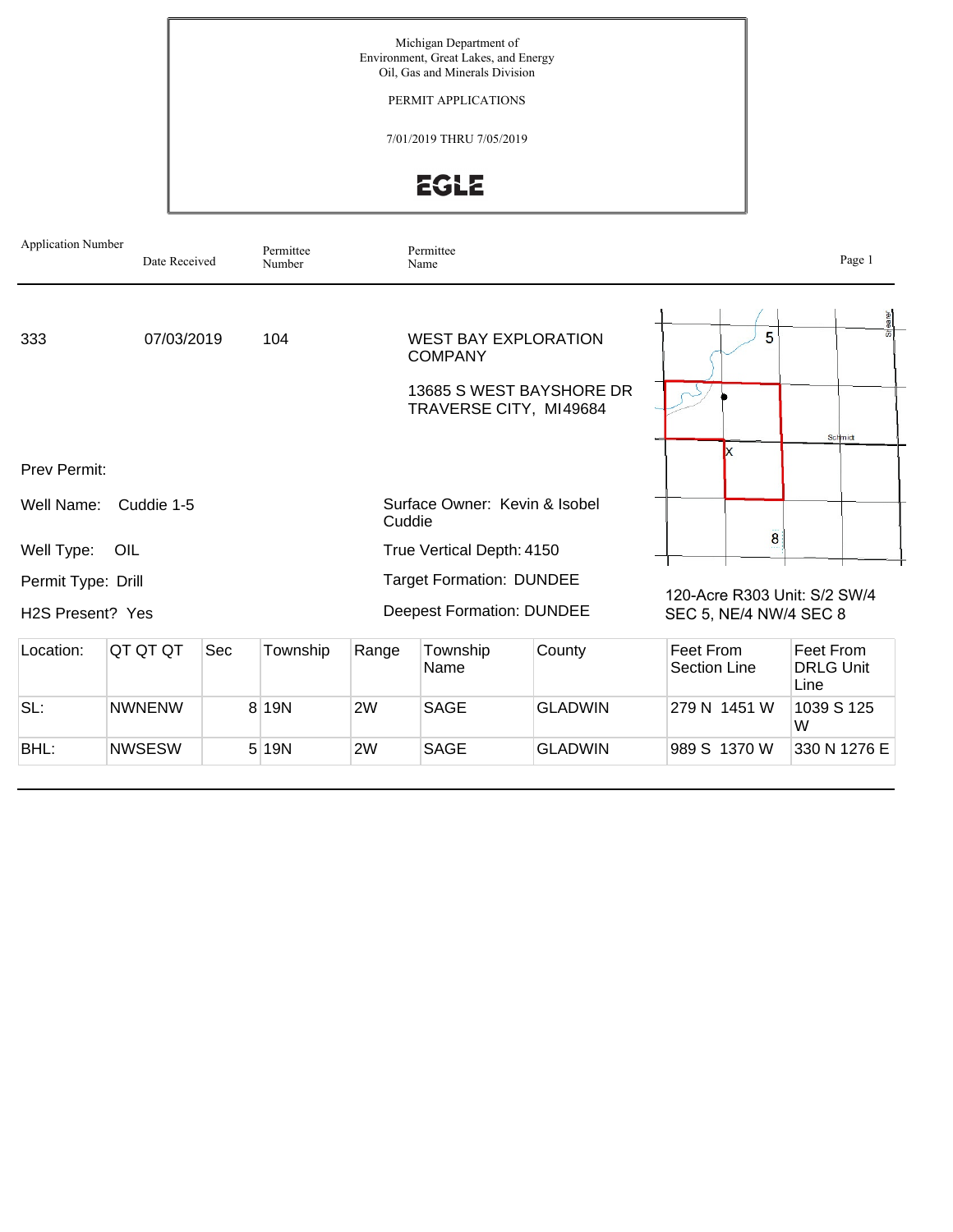Michigan Department of Environment, Great Lakes, and Energy Oil, Gas and Minerals Division

PERMIT APPLICATIONS

7/01/2019 THRU 7/05/2019

**EGLE** 

| <b>Application Number</b>    | Date Received |     | Permittee<br>Number |                                 | Permittee<br>Name                                                               |                                  |                                  | Page 2                                |  |
|------------------------------|---------------|-----|---------------------|---------------------------------|---------------------------------------------------------------------------------|----------------------------------|----------------------------------|---------------------------------------|--|
| 382                          | 07/03/2019    |     | 6003                |                                 | <b>AND TERMINALS LP</b><br>3807 WEST CHESTER PIKE                               | <b>SUNOCO PARTNERS MARKETING</b> | <b>Lorse River</b>               |                                       |  |
|                              |               |     |                     |                                 | NEWTOWN SQUARE, PA19073                                                         |                                  | TO'S SROPE<br>12                 |                                       |  |
| Prev Permit: N/A             |               |     |                     |                                 |                                                                                 |                                  | WI 941A                          |                                       |  |
| Well Name:                   | SUNOCO 11     |     |                     |                                 | Surface Owner: SUNOCO<br><b>PARTNERS MARKETING &amp;</b><br><b>TERMINALS LP</b> |                                  |                                  | Mary                                  |  |
| Well Type:                   | <b>LPG</b>    |     |                     |                                 | True Vertical Depth: 1760                                                       |                                  |                                  |                                       |  |
| Permit Type: Drill           |               |     |                     | Target Formation: SALINA B SALT |                                                                                 |                                  | No drilling unit, non-producing  |                                       |  |
| H <sub>2</sub> S Present? No |               |     |                     |                                 |                                                                                 | Deepest Formation: SALINA B SALT | well                             |                                       |  |
| Location:                    | QT QT QT      | Sec | Township            | Township<br>Range<br>Name       |                                                                                 | County                           | Feet From<br><b>Section Line</b> | Feet From<br><b>DRLG Unit</b><br>Line |  |
| SL:                          | <b>SWNENE</b> |     | 12 3S               | 9E                              | <b>ROMULUS</b>                                                                  | <b>WAYNE</b>                     | 934 N 1182 E                     |                                       |  |
| BHL:                         | <b>SWNENE</b> |     | 12 3S               | 9E                              | <b>ROMULUS</b>                                                                  | <b>WAYNE</b>                     | 934 N 1182 E                     |                                       |  |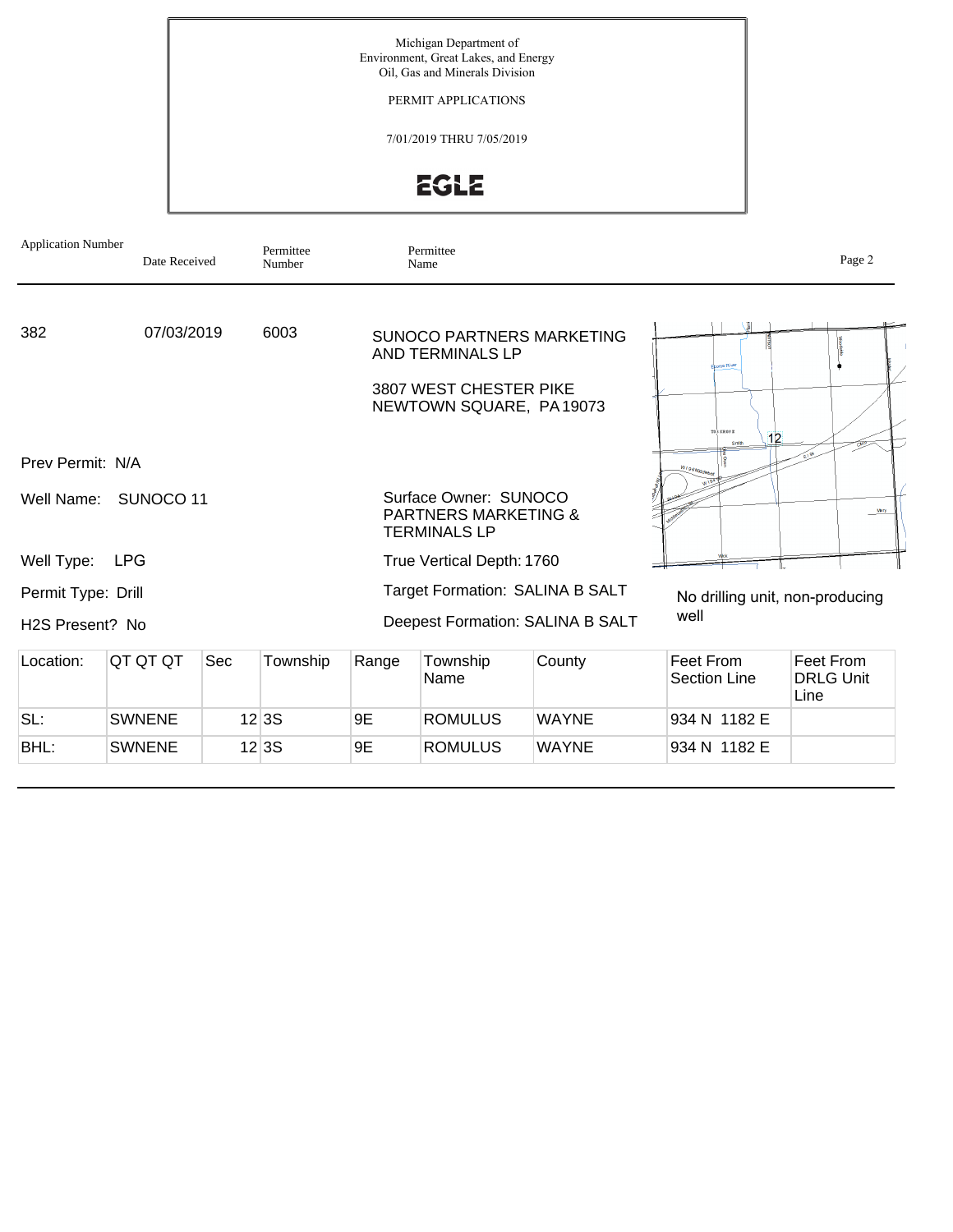Michigan Department of Environment, Great Lakes, and Energy Oil, Gas and Minerals Division

PERMIT APPLICATIONS

7/01/2019 THRU 7/05/2019

**EGLE** 

| <b>Application Number</b>    | Date Received |     | Permittee<br>Number |                                  | Permittee<br>Name                                                               |                           |                                  | Page 3                                |  |
|------------------------------|---------------|-----|---------------------|----------------------------------|---------------------------------------------------------------------------------|---------------------------|----------------------------------|---------------------------------------|--|
| 383                          | 07/03/2019    |     | 6003                |                                  | <b>AND TERMINALS LP</b><br>3807 WEST CHESTER PIKE<br>NEWTOWN SQUARE, PA19073    | SUNOCO PARTNERS MARKETING | porse River<br>03 SR09 E<br>12   |                                       |  |
| Prev Permit: N/A             |               |     |                     |                                  |                                                                                 |                           | WrsetMax                         |                                       |  |
| Well Name:                   | SUNOCO 12     |     |                     |                                  | Surface Owner: SUNOCO<br><b>PARTNERS MARKETING &amp;</b><br><b>TERMINALS LP</b> |                           |                                  | Mary                                  |  |
| Well Type:                   | <b>LPG</b>    |     |                     |                                  | True Vertical Depth: 1760                                                       |                           |                                  |                                       |  |
| Permit Type: Drill           |               |     |                     |                                  | Target Formation: SALINA B SALT                                                 |                           | No drilling unit, non-producing  |                                       |  |
| H <sub>2</sub> S Present? No |               |     |                     | Deepest Formation: SALINA B SALT |                                                                                 | well                      |                                  |                                       |  |
| Location:                    | QT QT QT      | Sec | Township            | Range                            | Township<br>Name                                                                | County                    | Feet From<br><b>Section Line</b> | Feet From<br><b>DRLG Unit</b><br>Line |  |
| SL:                          | <b>NWNENE</b> |     | 12 3S               | 9E                               | <b>ROMULUS</b>                                                                  | <b>WAYNE</b>              | 432 N 1223 E                     |                                       |  |
| BHL:                         | <b>NWNENE</b> |     | 12 3S               | 9E                               | <b>ROMULUS</b>                                                                  | <b>WAYNE</b>              | 432 N 1223 E                     |                                       |  |